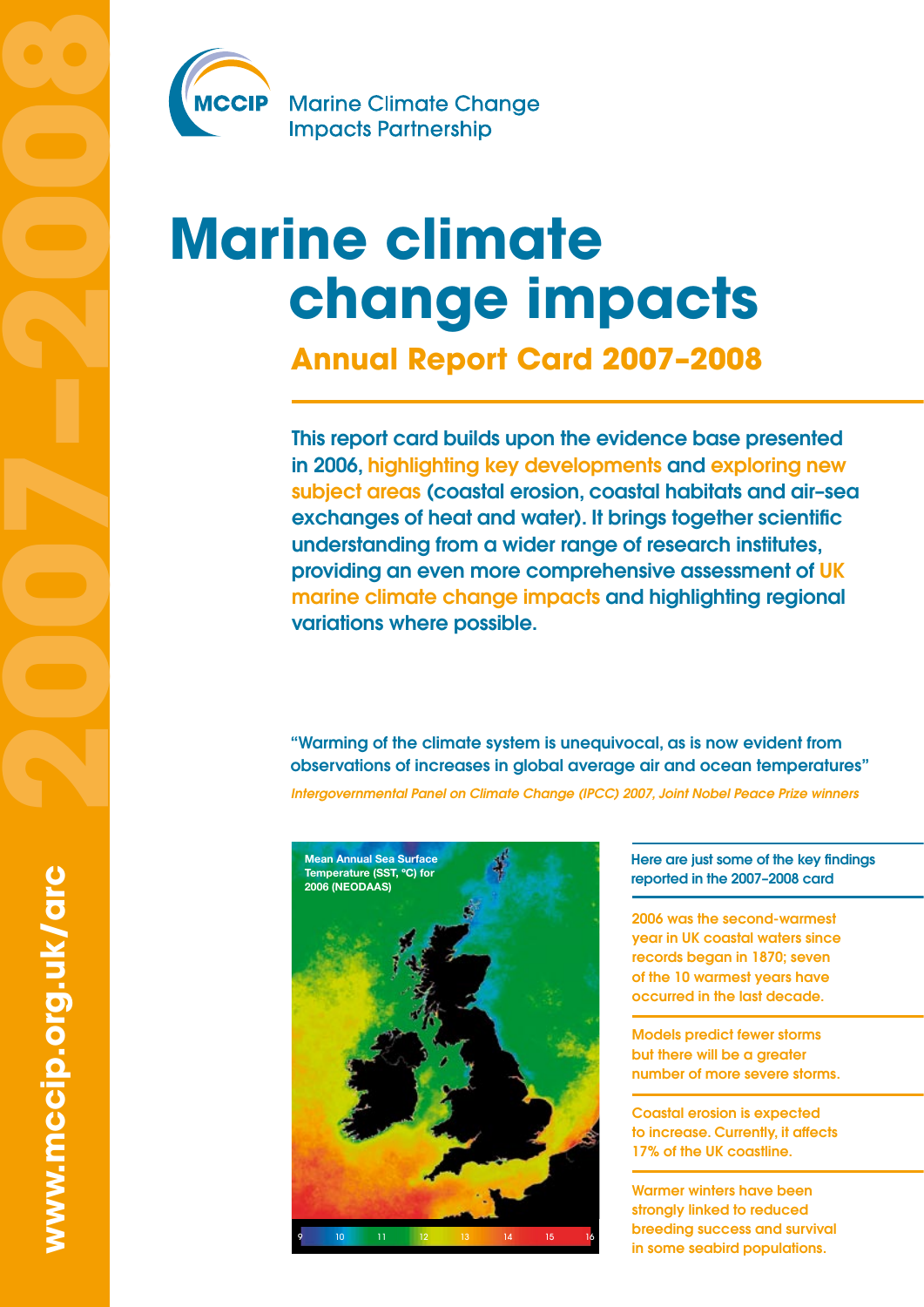## Introduction

As the evidence base continues to build, it is clear that marine climate change is having important impacts on the marine environment and the goods and services it provides. The information presented this year demonstrates the important knock-on effects that climate change can have through the food chain. For example, at the bottom, warming has led to plankton shifts, which have had an impact upon predators such as fish, which then affects seabirds.

Each topic includes a confidence rating for what is happening now and what could happen in the future:

**high CONFIDENCE MEDIUM CONFIDENCE**

#### **LOW CONFIDENCE**

Where possible, regional impacts are highlighted.

The online version of this report card (www.mccip.org.uk/arc) is backed up with full peer-reviewed reports for each topic and includes a glossary of technical terms.

## Climate of the marine environment

**Ocean climate** is largely defined by its **temperature**, **salinity**, **ocean circulation** and the **exchange of heat**, water and gases (including CO<sub>2</sub>) with the atmosphere. The functioning of our **marine ecosystem** is highly dependent on changes to both **ocean climate** and

### **acidification**, whilst **storms and waves**, **sea-level** rise and **coastal erosion** pose clear threats to human life, **built structures** and **shipping**.

The bold text (below and opposite) indicates new information for the 2007–2008 report.

#### **what is already happening**

**Temperature (air and sea)** BADC; FRS; MOHC; NOCS; SAMS; UKCIP

- Marine air and sea surface temperatures (SST) have been rising at a similar rate to land air temperature, but with strong regional variations. Since the 1980s the rate of rise has been about 0.2–0.6 ºC per decade. • Warming has been faster in the English Channel and
	- southern North Sea than within Scottish continental shelf waters.
- 2006 was the second-warmest year in UK coastal waters since records began in 1870; seven of the 10 warmest years have occurred in the last decade.
- **Recent warming is also evident in waters of the upper** 1,000 m of the North Atlantic.

#### **Storms and**

● A greater incidence of severe winds and larger mean wave heights in western and northern UK waters are being observed.

**Sea level** Defra; MOHC;

POL

**waves** ERI

## **high CONFIDENCE low Confidence low Confidence low Confidence l**

- Global average sea level has risen during the 20<sup>th</sup> century by between 1 and 2 mm per year. The latest published satellite measurements suggest the rise was around 3 mm per year between 1993 and 2003.
- **Smaller rates of rise are seen in Scotland compared to** the south of England.
- **Extreme water levels have also increased in the UK, most** likely as a consequence of mean sea-level rise.

### **Acidification**

- PML
- The ocean is becoming more acidic as increasing atmospheric carbon dioxide  $(CO<sub>2</sub>)$  is absorbed at the sea surface. Models and measurements suggest that surface pH has decreased by 0.1 pH unit since 1750.
- The surface ocean has absorbed nearly half of the increased  $CO<sub>2</sub>$  emissions due to burning of fossil fuels over the last 250 years, thus reducing the amount remaining in the atmosphere.

### **what could happen**

#### **high CONFIDENCE high CONFIDENCE**

l Climate change models indicate that SST will continue to rise in all waters around the UK coast, with stronger warming in the south-east (~0.15–0.4 ºC per decade in the southern North Sea) than the north-west (~0.05–0.2 ºC per decade at Rockall).

#### **high CONFIDENCE Low Confidence**

 $\bullet$  Models predict overall fewer Atlantic depressions crossing to UK waters but there will be a greater number of deep depressions (intense storms) and associated increased wave heights.

- l During the 21st century a global average sea-level rise of between 9 and 88 cm relative to 1990 has been predicted but there is uncertainty in ice-melt and its effect on the upper limit of sea-level rise; thermal expansion will account for the majority of the overall rise.
- l The anticipated range of relative sea-level rise by the 2080s (relative to the 1961–1990 mean) is 20–80 cm in south-west England and 0–60 cm in Scotland.

#### **high CONFIDENCE medium CONFIDENCE**

- l Continued acidification will reduce the ability of the ocean to take up CO<sub>2</sub> from the atmosphere, which will have feedbacks to future climate change, further accelerating the accumulation of  $CO<sub>2</sub>$  in the atmosphere.
- l Future increases in ocean acidity will have major negative impacts on some shell/skeleton-forming organisms within this century.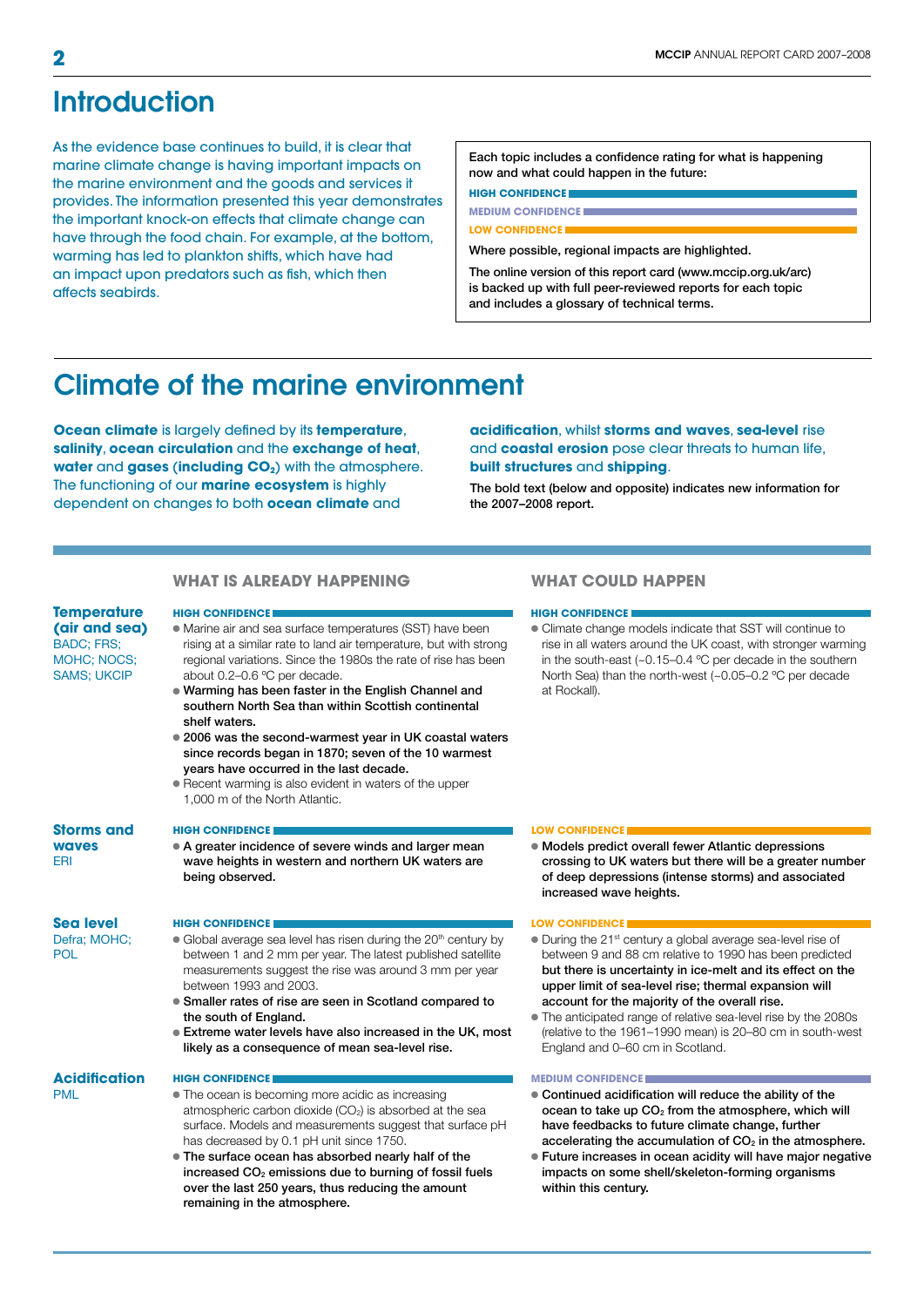|                                                                                    | WHAT IS ALREADY HAPPENING                                                                                                                                                                                                                                                                                                                                                                                                                                                                                                  | WHAT COULD HAPPEN                                                                                                                                                                                                                                                                                   |
|------------------------------------------------------------------------------------|----------------------------------------------------------------------------------------------------------------------------------------------------------------------------------------------------------------------------------------------------------------------------------------------------------------------------------------------------------------------------------------------------------------------------------------------------------------------------------------------------------------------------|-----------------------------------------------------------------------------------------------------------------------------------------------------------------------------------------------------------------------------------------------------------------------------------------------------|
| <b>Gulf Stream</b><br>and Atlantic<br>Heat<br><b>Conveyor</b><br><b>NOCS</b>       | <b>LOW CONFIDENCE</b><br>. The Atlantic Heat Conveyor (within which the Gulf Stream<br>plays a role) helps to maintain relatively mild temperatures<br>in north-west Europe. Some observations suggest that the<br>Atlantic Heat Conveyor has reduced in strength by up to 30%<br>since the early 1990s. More data are needed to distinguish<br>this trend from natural variability, which has recently been<br>shown to be large on a day-to-day basis.                                                                   | <b>LOW CONFIDENCE</b><br>It is very likely that the Atlantic Heat Conveyor will slow<br>during this century, but not sufficiently to completely<br>offset warming across the UK.<br>• There is considered to be less than a 10% chance of<br>a collapse of the Atlantic Heat Conveyor this century. |
| <b>Salinity</b><br>FRS; IMGL;<br><b>NOCS; SAMS</b>                                 | <b>MEDIUM CONFIDENCE</b><br>• Surface waters to the north and west of the UK have<br>become relatively more saline since the 1970s. There<br>are no clear trends in the shallow coastal waters of the<br>Irish Sea, southern North Sea and western Scotland.<br>• Deep waters of the North Atlantic have freshened over the                                                                                                                                                                                                | <b>LOW CONFIDENCE</b><br>· Climate-driven changes in precipitation, evaporation, ocean<br>circulation and ice-melt might influence salinity.                                                                                                                                                        |
| <b>Shelf sea</b><br><b>stratification</b><br>and the<br>spring bloom<br>Cefas; POL | past 40 years.<br><b>MEDIUM CONFIDENCE</b><br>• There is evidence to suggest a recent trend towards<br>stratification (layers of less dense water above more<br>dense water) earlier in the year, resulting in earlier spring<br>blooms of plankton - largely in response to warming<br>air temperatures.                                                                                                                                                                                                                  | <b>LOW CONFIDENCE</b><br>• Changes to rainfall seasonality and extreme events may change<br>stratification in areas of freshwater influence, such as estuaries.<br>• Stratification and spring blooms of plankton in our shelf<br>seas will occur earlier in a warmer climate.                      |
| <b>Coastal</b><br>erosion<br>Plymouth<br><b>University</b>                         | <b>HIGH CONFIDENCE</b><br>. Coastal erosion is occurring along 17% of the UK<br>coastline (30% of England's coastline; 23% Wales;<br>20% Northern Ireland; 12% Scotland).<br>• Almost two-thirds of the intertidal profiles in England<br>and Wales have steepened over the past 100 years.<br>• Steepening of the intertidal profile is particularly<br>prevalent on coasts protected by hard engineering<br>structures (this represents 46% of England's coastline;<br>28% Wales; 20% Northern Ireland and 7% Scotland). | <b>LOW CONFIDENCE!</b><br>· Both coastal erosion and steepening of intertidal profiles<br>are expected to increase in the future, due to the effects<br>of sea-level rise and changes to wave conditions.                                                                                           |
| <b>Air-sea flux</b><br>of heat and<br>water<br><b>NOCS</b>                         | <b>LOW CONFIDENCE</b><br>• The exchange of heat and water between the ocean and<br>the atmosphere plays an important role in driving the<br>circulations of both the atmosphere and ocean.<br>• There is little evidence for major changes in air-sea<br>fluxes of heat and water around the UK.                                                                                                                                                                                                                           | <b>LOW CONFIDENCE</b><br>• The global water cycle is likely to intensify but the effect<br>of this change within the UK is uncertain.                                                                                                                                                               |



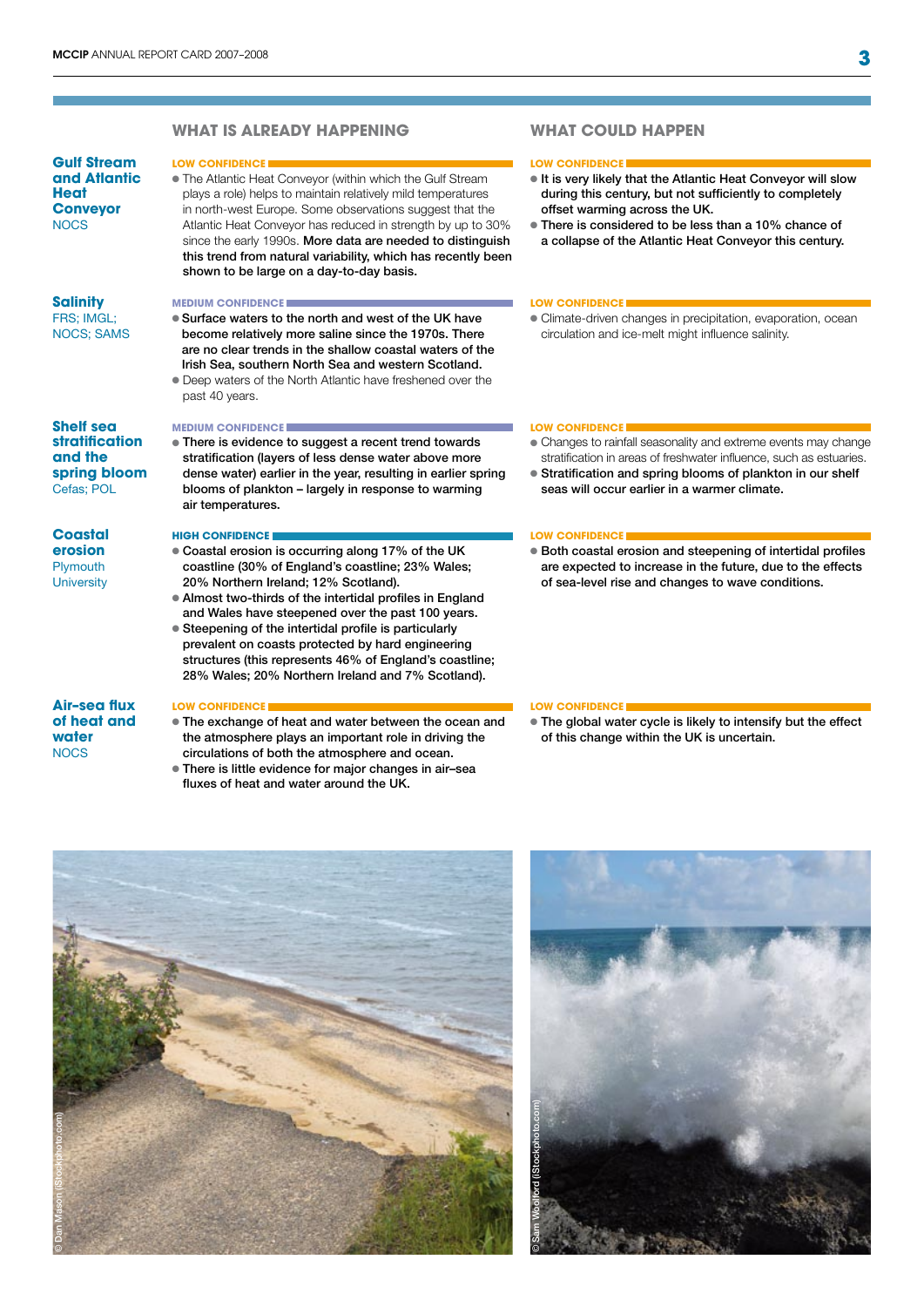## Climate change: impacts on our vision for a healthy and biologically diverse marine ecosystem

As the **marine ecosystem** is highly interconnected through predator–prey relations, the direct impacts of ocean climate change have 'knock-on' effects through the food chain. For example, recent warmer conditions and associated shifts in **plankton** abundance and

geographical distribution have led to reduced availability of prey **fish** for some **seabirds**, which has been strongly linked to recent poor breeding success and reduced survival rates.

The bold text (below and opposite) indicates new information for the 2007–2008 report.

#### **Plankton** FRS; **SAHFOS** MBA Sea Watch **Nonnatives** FRS; SAHFOS; University of **Cambridge what is already happening** • A 1,000-km northward shift of warmer-water plankton, with a similar retreat of colder-water plankton, has been observed in the north-east Atlantic over the past 50 years, as the seas around the UK have become warmer.  $\bullet$  In the North Sea, the population of the previously dominant and important cold-water zooplankton species *Calanus finmarchicus* has declined in biomass by 70% since the 1960s. • The seasonal timing of plankton production has altered in response to recent climate changes. Some species are occurring up to four to six weeks earlier than 20 years ago, affecting predators, including fish. l Abundances of warm-water fish species (e.g. red mullet, John Dory, triggerfish) have increased in UK waters during recent decades, while many cold-water species have experienced declines. **There has been a notable influx of snake pipefish to UK** waters since 2004, and research is under way to explain this. l Poor 'recruitment' of juvenile cod may be associated with a climate-related shift in the composition of zooplankton, but also by a reduction of the adult, parental population by fishing.  $\bullet$  In some parts of the southern North Sea, cold-water species, such as cod and eelpout, have been shown to experience metabolic stress during warm years, as evidenced by slower growth rates and difficulties in supplying oxygen to body tissues. • The impact of climate change on marine mammals (i.e. seals and cetaceans) remains poorly understood. l Range shifts have been observed in a number of cetacean species, but at present it is not possible to differentiate between short-term responses to regional resource variability and longer-term ones driven by climate change. • Poor breeding success and reduced survival of black-legged kittiwakes in recent years have been strongly linked to warmer winters and changes to their fish prey populations (e.g. smaller, less-nutritious sand eels, increased snake pipefish abundance). Other seabird species may have been similarly affected. • Distributions of non-native species are currently limited by water temperature. l Non-native marine organisms (e.g. japweed and Chinese mitten crab) are spreading and becoming established in our waters through a combination of climate change, migration and human introduction. These can cause major ecological changes. **MEDIUM CONFIDENCE low CONFIDENCE low CONFIDENCE MEDIUM CONFIDENCE low Confidence low Confidence low Confidence l LOW CONFIDENCE low** CONFIDENCE **MEDIUM CONFIDENCE low CONFIDENCE low CONFIDENCE MEDIUM CONFIDENCE https://www.industria.com/industria.com/industria.com/industria.com/industria.com/industria.com/industria.com/industria.com/industria.com/industria.com/industria.com/industria.com/industria.com/industr**

### **what could happen**

l Continued increase in sea temperature, due to climate change and associated changes such as ocean acidification, are likely to exert major influences on plankton abundance and geographical distributions, with implications for primary production and climate control.

- Climate change will have far-reaching impacts on the dynamics of fish populations; however, current knowledge of underlying mechanisms is limited.
- $\bullet$  Much less is understood about the possible future impacts of climate change on non-commercial fish species, compared to those targeted by fisheries.

• Marine mammals may suffer impacts from changes affecting the food chain that supports them.

- Some species will have difficulties in adapting to changing prey availability.
- l Long-term climate change will result in a northwards shift in the range of some species and consequently a decline in UK population size.
- Anticipated sea-level rise and a greater number of more severe storms may reduce available breeding habitat for shoreline-nesting species (e.g. terns) and wash away nests.

l Future temperature increases could enable more species to invade and become established, replacing current native species.

**Fish**

## Cefas; FRS;

### **Marine mammals**

Foundation; SMRU; University of Aberdeen

**Seabirds** CEH; JNCC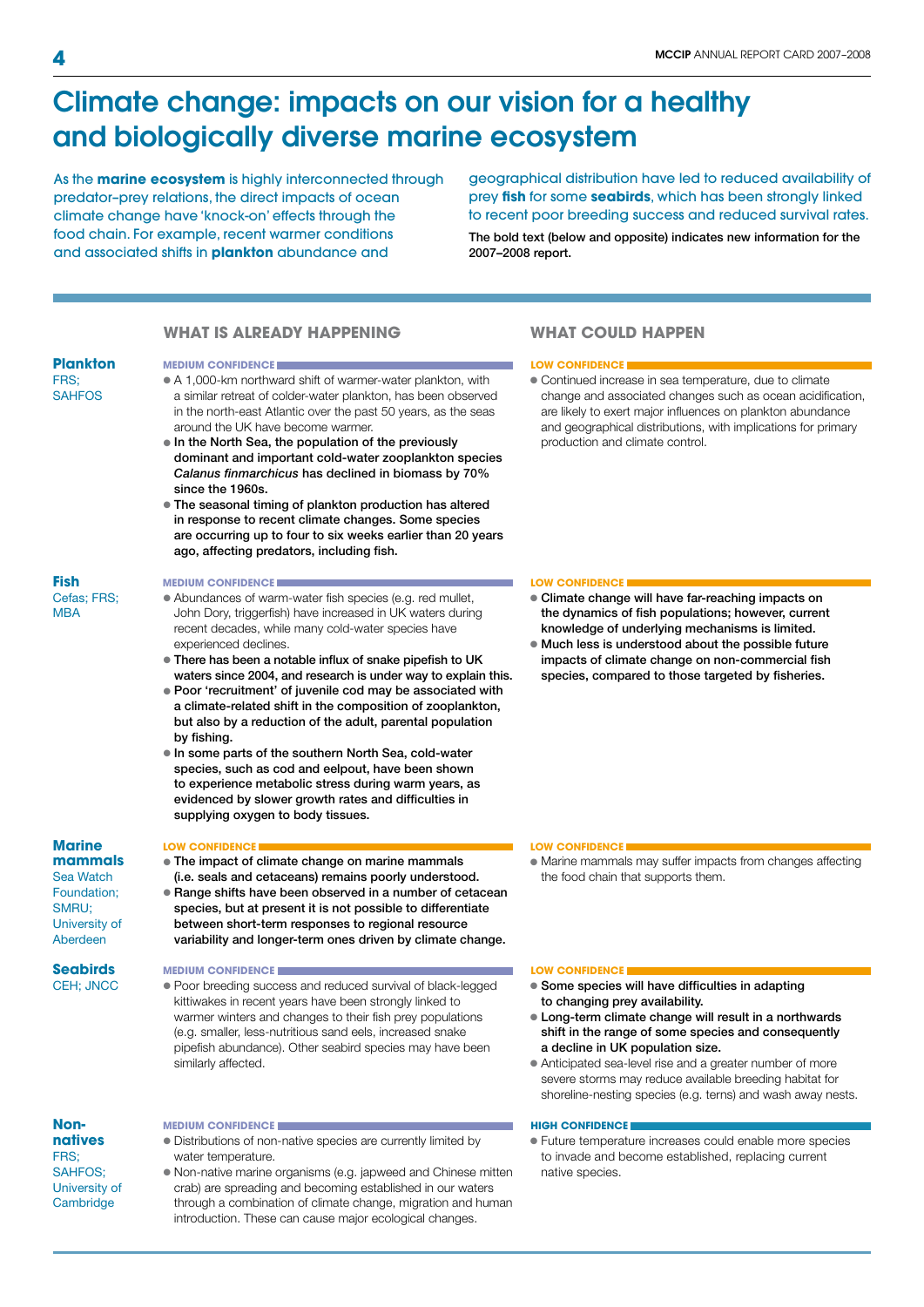### **WHAT IS ALREADY HAPPENING**

### **Intertidal species** MBA; SAMS

### **Some warm-water invertebrates and algae show**

- continued increases in abundance and have extended their ranges around northern Scotland and eastwards along the English Channel over the last 20 years.
- l The warm-water seaweed *Bifurcaria bifurcata* has established a new range boundary at Portland Headland in the last five years, 150 km east of previous records.
- l Cold-water species (e.g. the acorn barnacle and dabberlocks alga) have continued to decrease in abundance throughout the period 2001–2007.

#### **MEDIUM CONFIDENCE low CONFIDENCE low CONFIDENCE**

- Climatic processes influence the abundance and species composition of seabed communities, directly affecting the availability of food for bottom-feeding fish.
- l Localised effects of fishing, causing habitat modification, and of contaminants are also important and make it difficult to fully assess the scale of the influence of climate change.

#### **Coastal habitats**

**Seabed ecology**  FRS; Liverpool **University** 

University of Cambridge; University of **Southampton** 

**Coastal habitats are being lost around the UK. In** England, it is estimated that at least 40–100 hectares of saltmarsh is being lost every year; projects are under way to estimate rates of loss in other regions.

#### **what could happen**

#### **medium CONFIDENCE medium CONFIDENCE**

- Projected changes in sea level and storms may have important indirect impacts, as more sea defences are required. These act as artificial rocky shores allowing intertidal species to unnaturally extend their range.
- l Continued extension and retraction of ranges within the UK, with rising temperatures of southern and northern species respectively.
- **Some new species will become established, whilst others** will disappear from our shores.

l Changes to sea temperature and/or food supply are likely to continue to alter the ecological structure of the seabed.

#### **MEDIUM CONFIDENCE low CONFIDENCE**

 $\bullet$  Coastal habitat loss will be accelerated by sea-level rise.





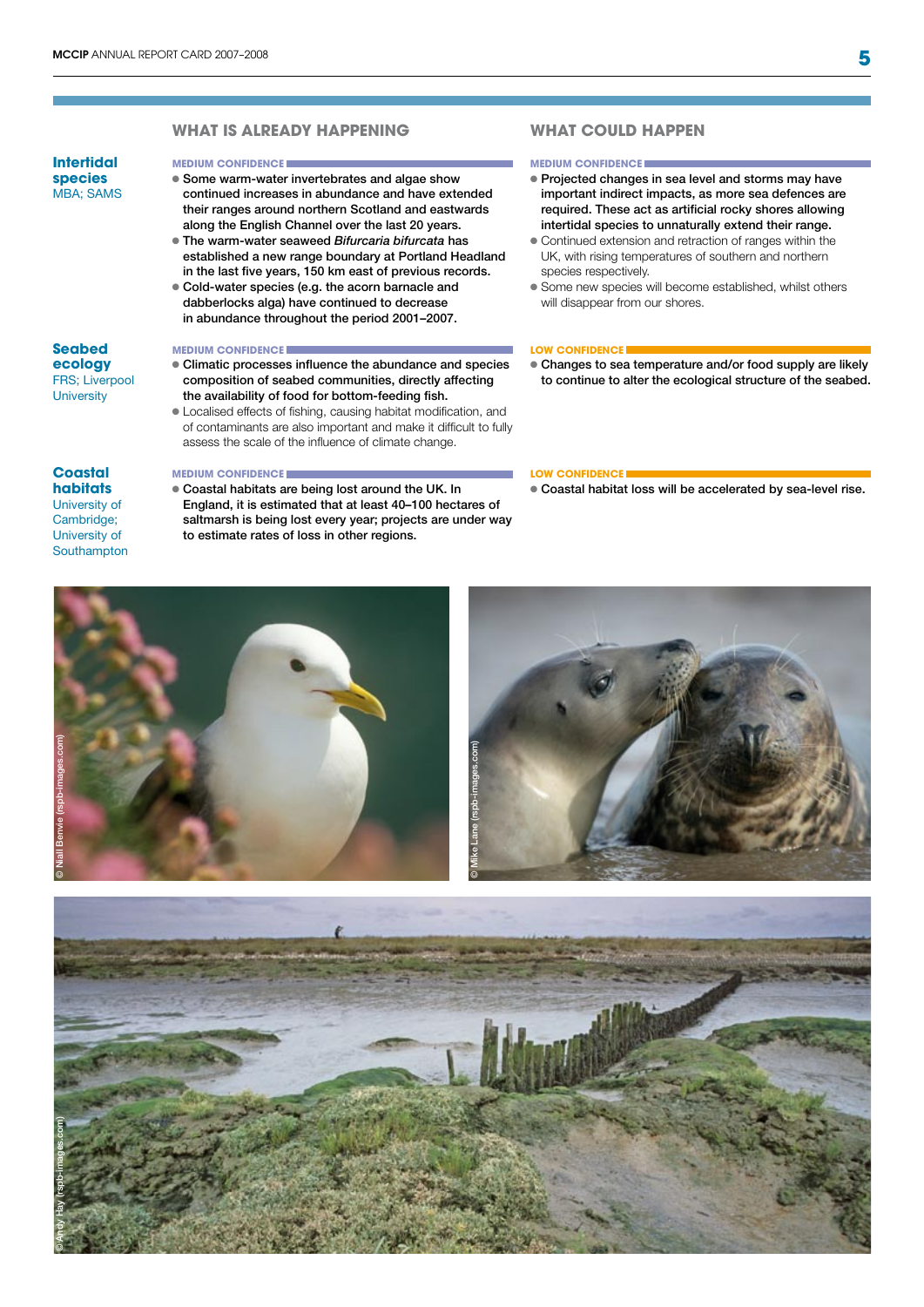## Climate change: impacts on our vision for clean and safe seas

**Sea-level** rise will lead to more **coastal flooding** with impacts on **coastal erosion**, **coastal habitats**, **built structures** and possible threats to human life. Links between land and sea are also strongly expressed in contaminant transport (**nutrients** and other **pollutants**), as their seaward

transport will be highly dependent on future climate change on land (e.g. drier summers with episodic downpours; a greater number of more severe storms).

The bold text (below) indicates new information for the 2007–2008 report.

### **what is already happening**

#### **Coastal flooding** Defra; MOHC;

University of **Southampton** 

- $\bullet$  Increased flood risk, from both rivers and the sea, is one of the most significant predicted impacts of climate change in the UK.
- An increasing trend in extreme water levels has been observed and is most likely to be a consequence of the rise in average sea level.
- **Nutrient enrichment** Cefas; FRS; **NOCS**

- **Drier summers may be contributing to a decrease** in nutrient inputs in European seas.
- $\bullet$  It is difficult to discriminate between the effects of human inputs (e.g. agricultural run-off) and those that may be due to climate change through rainfall and ocean transport.

#### **Harmful Algal Blooms (HABs)** Cefas; FRS; NUI Galway; SAHFOS

- l Harmful Algal Blooms (HABs) harmful due to the release of toxins and sometimes by oxygen depletion – are now thought to be driven largely by ocean climate forcing, with nutrient enrichment only relevant to some cases.
- l HABs have increased in some areas of the north-east Atlantic over the past 50 years, as the seas around Great Britain and Ireland have become warmer, especially since the mid-1980s.
- There is regional variability within this trend and some places, such as the east coast of Britain, have experienced reduced incidences of HABs.

### **Pollution**

Cefas

• Unknown. Pollutant monitoring is currently inadequate for identifying climate change related impacts.

### **what could happen**

#### **low CONFIDENCE low CONFIDENCE**

- l Further rises in sea level over the next 100 years will tend to increase the frequency of extreme high-water-level events.
- l Future changes in storminess may alter the frequency of extreme high-water-level events, but the precise effects are uncertain and will depend on location.

#### **low CONFIDENCE low CONFIDENCE**

- **Drier summers may decrease nutrient inputs, although** sudden storms may deliver pulses with consequences that are difficult to predict.
- l More intense winter storms will raise concentrations of nutrients at the ocean surface and may increase transfer of nutrients into shelf seas.
- If summer stratification (reduced mixing) becomes stronger, nutrient supply to surface waters will reduce during the productive seasons.

#### **medium CONFIDENCE medium CONFIDENCE**

- Rising temperatures and reduced mixing of the water column (increased stratification) would favour many HAB-causing species. Susceptible regions, such as the eastern Irish Sea and some estuaries, are also thought to be vulnerable to elevated nutrient concentrations.
- $\bullet$  The direct effects of storms (decreasing stability, lower light levels) and associated nutrient pulses are less predictable and may favour some HAB species over others.

#### **low CONFIDENCE l**ow CONFIDENCE **l**

- Climate change may influence the release of pollutants currently locked in seabed sediments.
- l Terrestrial inputs of storm water containing untreated sewage and other pollutants may increase.

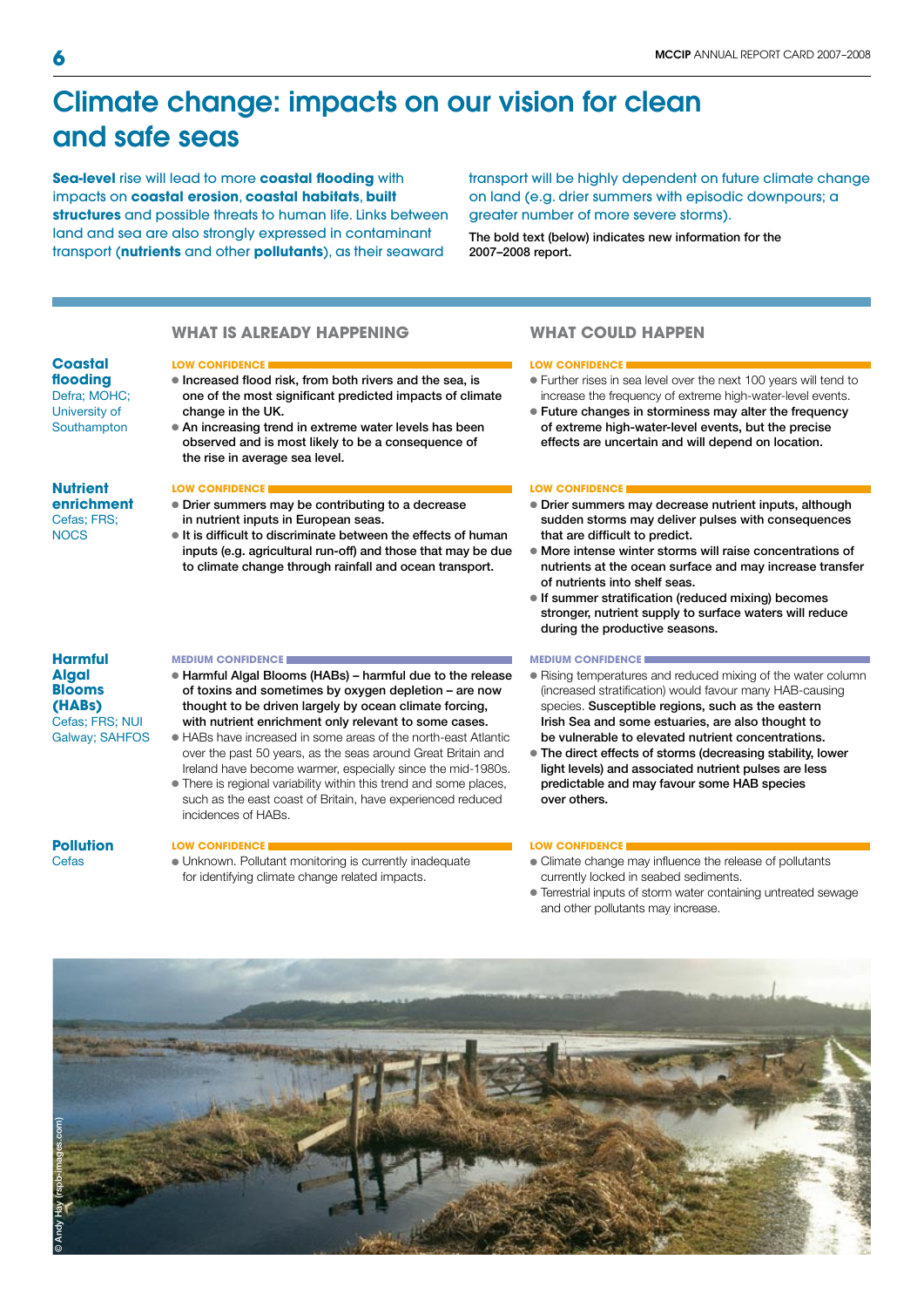## Climate change: impacts on our vision for commercially productive seas

The impacts of climate change on the commercial services provided by our seas will be significant. **Sea-level** rise, **coastal flooding** and **storms and waves** will affect ports, **shipping** and **built structures**. **Fishing** and **fish farming** will be affected by **temperature** change and **plankton**

availability. Rising temperatures should have positive impacts on **tourism**, whilst retreating Arctic sea-ice may open up new (seasonal) **shipping** routes.

The bold text (below) indicates new information for the 2007–2008 report.

### **what is already happening**

#### **Shipping Plymouth**

**University** 

- There are no academic studies available on the direct impacts of climate change on shipping, although numerous industry and media reports have been published in the past year.
- **Climate change mitigation measures are having an** indirect impact; in the short term, regulation of greenhouse emissions will arise through international agreement and a Greenhouse Gas Indexing Scheme for ships is being developed.
- l Fuel efficiency and reduction of greenhouse gas emissions are driving a push for new propulsion and hull technology.

#### NE; University **high CONFIDENCE**

• Climate change is increasing the frequency of months when conditions are more comfortable for tourists in north-west Europe than in the Mediterranean.

#### **Built structures** Cefas

**Tourism** 

of Maastricht

### **low CONFIDENCE low CONFIDENCE**

- Allowances for annual rates of sea-level rise are made in the planning of coastal structures.
- l Increases in wave heights over the period 1973–1998 are part of the statistical measures that set the design criteria for oil and gas rigs.

### **Fisheries**

Cefas; FRS; MBA

### **medium CONFIDENCE**

- Excessive fishing pressure over many decades may have resulted in fish populations less able to 'buffer' against occasional poor year classes and the impacts of natural climate variability.
- l Distribution shifts and modifications of fish behaviour as a result of temperature changes, may be affecting the vulnerability of certain fish stocks to fishing fleets.

#### **Aquaculture (fish and shellfish farming)** FRS

### **low CONFIDENCE low CONFIDENCE**

 $\bullet$  In the short term, climate change is unlikely to have a significant effect on UK-farmed marine fish (over 99% of which are cultivated in Scotland) and shellfish (39% in England and Wales; 43% in Northern Ireland; 18% in Scotland for 2006).

### **what could happen**

#### **low CONFIDENCE low CONFIDENCE**

- Major risks to ports are likely to arise from flooding and physical damage associated with sea-level rise and severe storms.
- l Future changes in wind speed and storminess could lead to reduced loads, route changes and restrictions for some ships.
- Continued decline of Arctic sea-ice could extend accessibility to high-latitude shipping routes, for example increasing the Arctic navigation season from Europe to Asia from 20–30 days to 90–100 days per year within this century.

#### **LOW CONFIDENCE**

• A longer tourist season and increased visitor numbers to the north-west European coastal zone will lead to: increased tourist infrastructure (i.e. hotels, attractions, marinas); increased revenues; increased employment; increased waste (i.e. sewage, solid waste); and increased environmental damage.

- $\bullet$  Increasing rates of erosion under existing scenarios of climate change could increase damage to coastal structures by three to nine times within this century.
- l The cabling infrastructure around wind farms may be particularly sensitive to changes in the supply and movement of sediment.

#### **medium CONFIDENCE**

- $\bullet$  In the short term, climate change will have little influence on fish stock recovery, which depends instead upon reducing fishing effort to allow existing year classes to survive to maturity.
- Long-term climate change may affect the overall productivity of fish stocks in a given area. Some species may be adversely affected leading to reductions in sustainable yield whilst others, for example seabass, red mullet and John Dory, may be positively affected leading to enhanced fishing opportunities.

- Rising water temperatures could increase growth rates for some species (e.g. Atlantic salmon, mussels and oysters), but may also cause thermal stress for cold-water species (e.g. cod and Atlantic halibut) and intertidal shellfish (e.g. oysters).
- l New species (e.g. sea bass, bream) may be cultivated.
- l Farmed species may become more susceptible to a wider variety of diseases as temperatures increase.
- Increasing harmful algal and jellyfish blooms may lead to additional fish kills and closure of some shellfish harvesting areas.
- l Increased temperatures and more abundant plankton could also improve reproduction and settlement of 'spat' at shellfish farms.